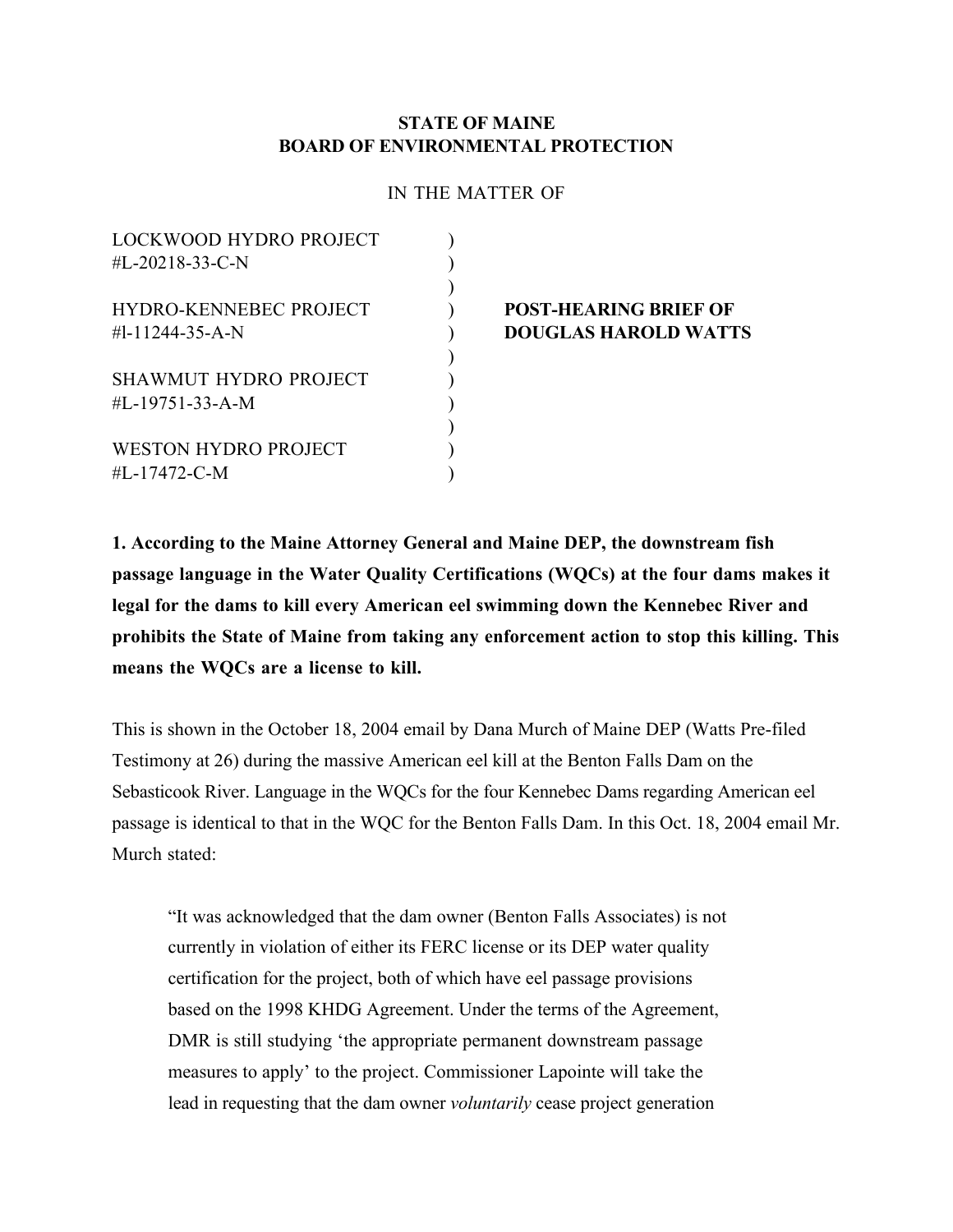at the project during the eel migration season. It will be acknowledged that this request *goes beyond* the current requirements of the KHDG Agreement." (emphasis added)

This statement shows that according to the State of Maine, the WQCs *themselves* make it legal for the dams to kill every single American eel migrating down the river and the WQCs *themselves* create a legal barrier which prevents the State from stopping even the most massive fish kill. This means the WQCs are licenses to kill.

# **2. Would the BEP approve a wastewater discharge license if existing studies showed the waste discharge killed 40-50 percent of all fish swimming through its plume?**

The two scientific studies conducted by Maine DMR on passage survival for adult, female eels at two hydro-electric dams on the Kennebec and Sebasticook Rivers show survival rates of approx. 40-50 percent. The two dams and rivers are very different in size and character, yet the study results are very similar. The study results are consistent with those found in similar studies at other dams in rivers in the U.S. and worldwide. Direct and intensive observation of Maine rivers during the fall American eel migration by Maine DMR staff and others has demonstrated that American eel mortality at hydro-electric dams in the Kennebec River drainage can be profound, massive and lengthy (Watts Pre-Filed Testimony at 9 and 25). In late 2004, the State of Maine's American eel expert, Dr. Gail Wippelhauser, informed Mr. Murray Carpenter of the *Northern Sky News* that eel kills like the 2004 Benton Falls kill are occuring at every hydro-electric dam on every river along the Atlantic seaboard that supports a run of American eels.

Since 2004, dam owner FPLE has consistently found freshly killed American eels in the tailraces of its Shawmut and Lockwood Dams despite the enormous logistical challenges of finding dead eels below these two dams. Maine DMR fisheries scientist Nathan Gray has described in detail the difficulties in finding dead American eels below the subject dams and stated that, in his professional opinion, there could be an "army" of dead eels below the dams that could easily escape the most diligent inspection efforts (Watts Pre-Filed Testimony at 23). Record evidence shows that the largest American eel kill ever documented in the Kennebec River drainage was discovered by a private citizen, Douglas Watts -- by accident -- at dawn on October 14, 2004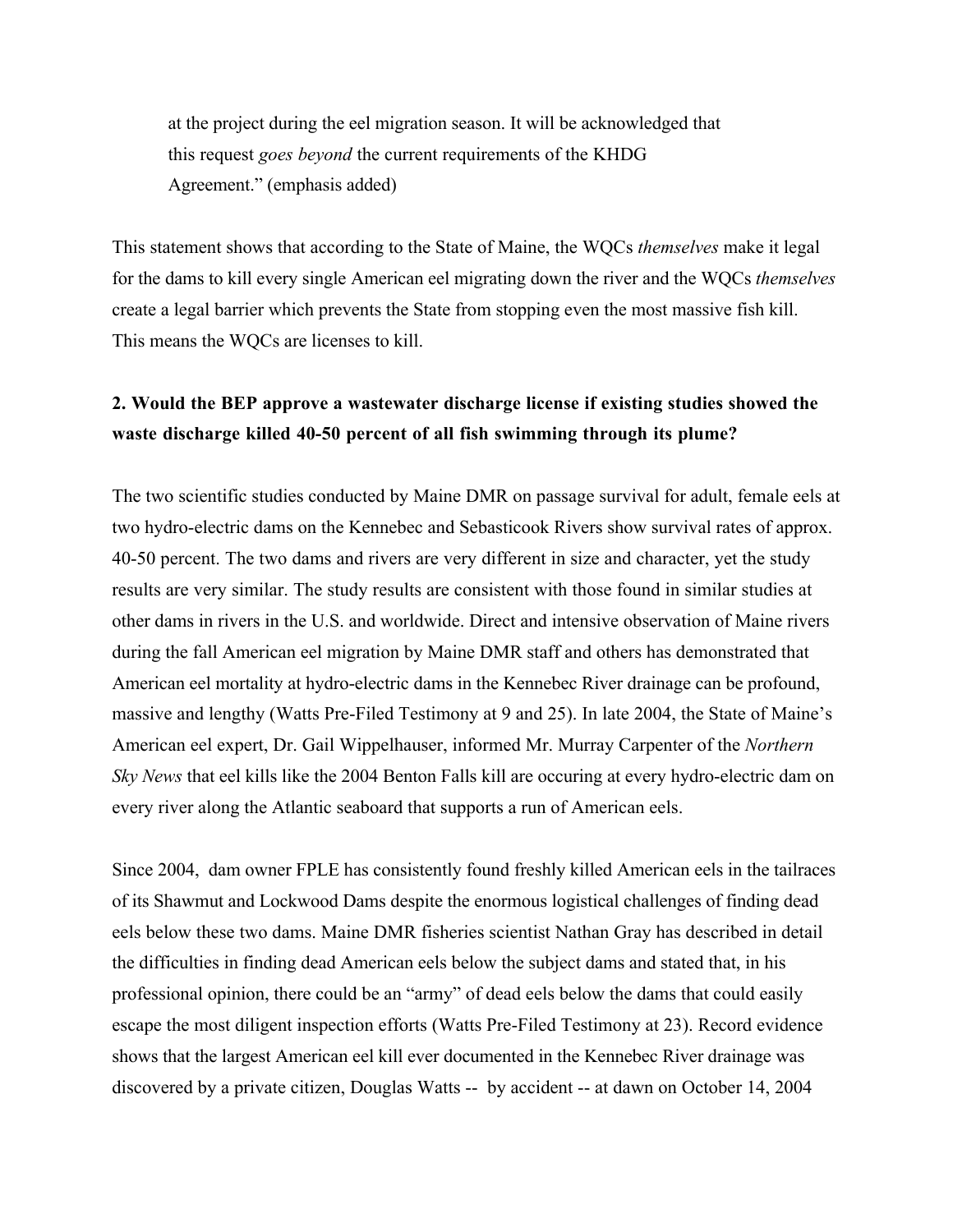when he observed a bald eagle fly off a gravel bar with a freshly decapitated American eel in its talons more than one third of a mile below the Benton Falls Dam, in a location where surveys for dead American eels had never been conducted. The next day, Mr. Watts' initial observations of a lengthy and substantial eel kill were confirmed by much more extensive in-stream surveys conducted by Mr. Nathan Gray of Maine DMR (Watts Pre-Filed Testimony at 25).

Simple arithmetic modelling shows that survival rates of 40-50 percent at each of the four Kennebec River dams will result in 90-95 percent cumulative mortality for adult American eels, Atlantic salmon or American shad migrating from the Kennebec River above the Weston Dam in Skowhegan to the Atlantic Ocean (Watts Pre-Filed Testimony at 4-6). This modelling shows that even at 90 percent survival rates at each dam, one third of all adult American eel, Atlantic salmon and American shad migrating from the Kennebec River above Skowhegan will be killed while trying to reach the Atlantic Ocean. The above factual testimony raises two salient questions:

Would the Maine BEP issue a license for a wastewater discharge that studies show kill 40 to 50 percent of all fish that swim past its plume ?

Would the Maine BEP issue licenses to four wastewater discharges that kill 90 percent of all the fish trying to swim past their plumes?

### **3. The only performance standard for fish passage in the Water Quality Certifications for the Kennebec dams is whatever effectiveness the dams happen to provide.**

When issuing licenses for wastewater treatment plants, Maine DEP establishes precise, numerical performance standards the plant must achieve. That is the whole point of the Maine DEP issuing licenses. If a Maine DEP license contains no measurable performance standards -- what is the point of issuing it ?

Despite numerous opportunities, through written and oral testimony, State of Maine officials have failed to articulate to the BEP any specific, measurable performance benchmarks for fish passage effectiveness in the Water Quality Certifications for the four Kennebec dams.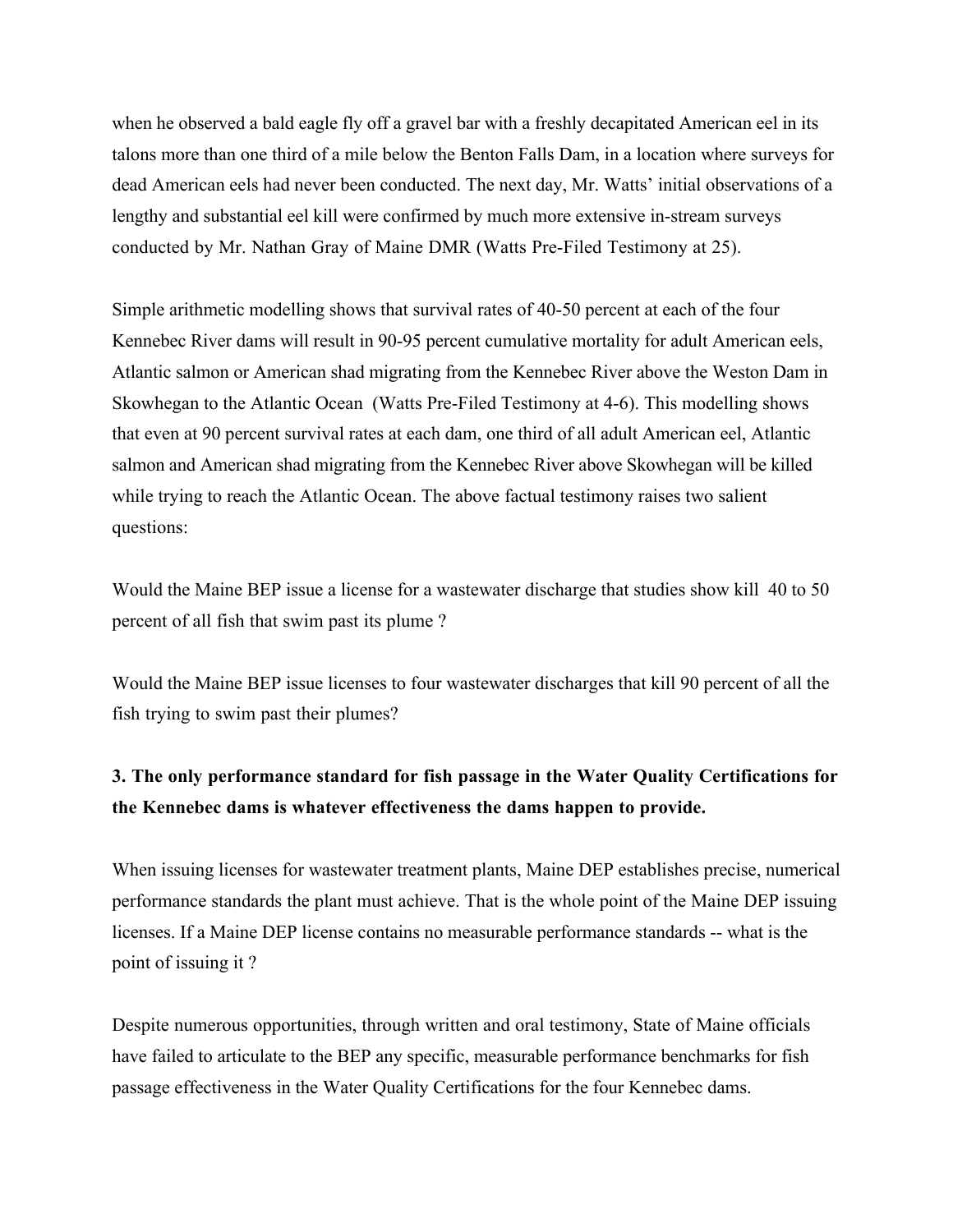# **4. The WQCs contain no requirements for safe and effective downstream fish passage at the dams.**

The WQCs do not require installation of "permanent" downstream passage facilities at the dams unless and until "permanent" upstream fish passage is installed at each dam. The WQCs *expressly prohibit* any requirement for installation of "permanent" upstream fish passage facilities before 2010 at Lockwood and Hydro Kennebec, before 2012 at Shawmut and before 2014 at Weston. This means that the WQCs do not require *any specified and enforceable measure* of safe and effective downstream passage at the four dams for years (ie. until after 2014 at the Weston Dam, for example). This means that the four dams singly or together can kill 100 percent of downstream migrating fish every year and still be in full compliance with their Water Quality Certifications.This is exactly what the Maine DEP and Maine Attorney General said on October 18, 2004 (Watts Pre-Filed Testimony at page 26).

#### **5. Maine Law requires 100 percent safe passage at hydroelectric dams.**

Maine's fish and game laws prohibit any and all taking, killing or destruction of fish in the inland waters of Maine -- except in specific manners, times and places allowed under law. 12 MRSA §12453. The taking, destruction and killing of fish in the turbines of hydro-electric dams is not a legal fishing method under Maine law. 12 MRSA §12654 ¶1. Therefore, the killing of fish in the turbines of a hydro-electric dam is an illegal fishing method. Any taking, destruction or killing of fish with an illegal fishing method is illegal fishing, a Class E Crime. 12 MRSA §12654 ¶2.

Maine law defining the act of fishing does not depend on intent. Maine law defines "to fish" as: "Fish, the verb. To 'fish' means to take, catch, kill, molest or destroy fish *or* to attempt to take, catch, kill, molest or destroy fish." 12 MRSA §10001 ¶23. (emphasis added). The word "or" in the definition is key. This construction is necessary to prevent someone dynamiting a stream from claiming they weren't doing it with the intent to kill fish, even if that was the result. Once fish have actually been taken, killed and destroyed, the intent of the actor and action is not relevant. The law simply declares that "to fish" means "to take, catch, kill, molest or destroy fish."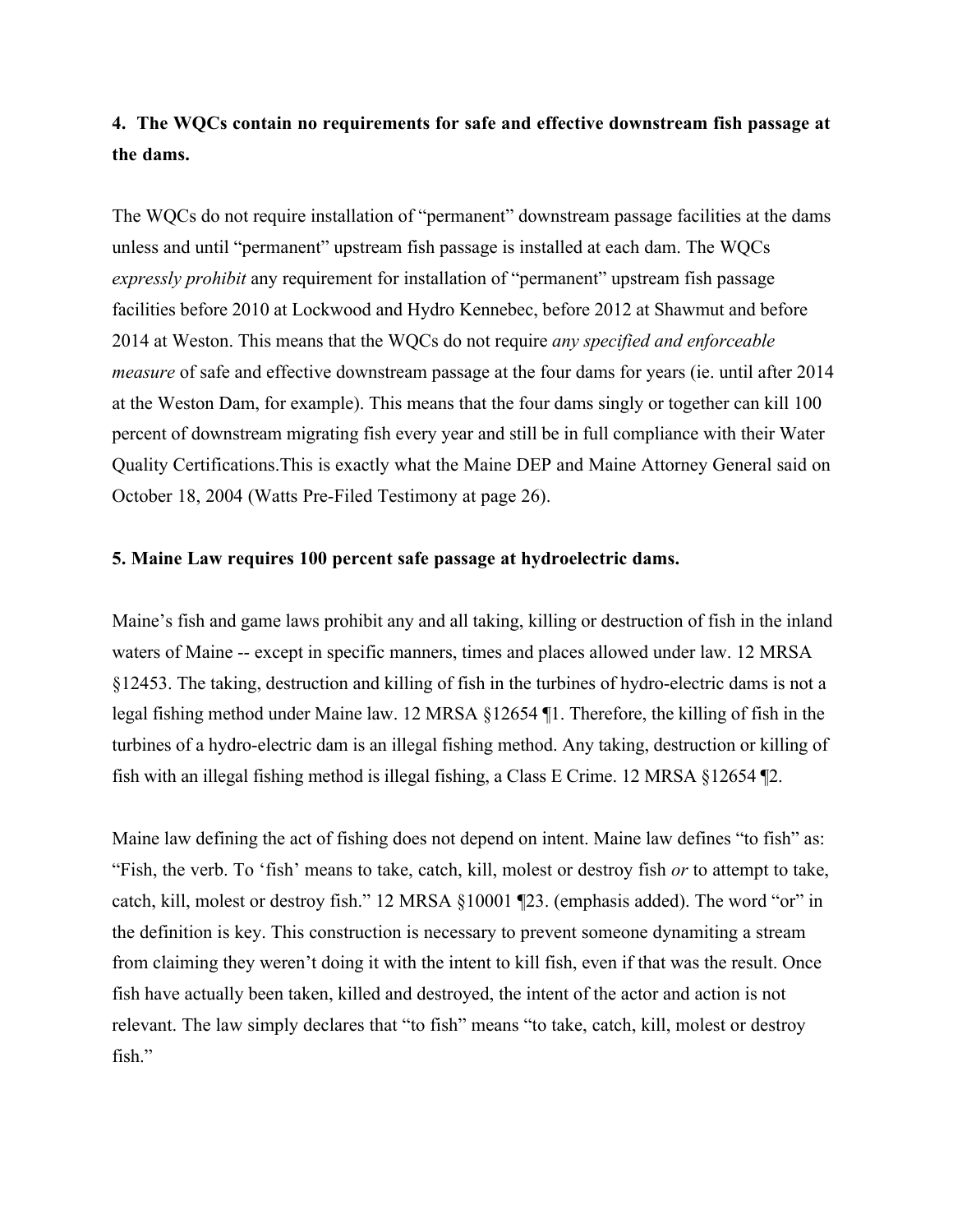Once it is known that fish have been taken, molested and destroyed, the only question is whether such taking and destruction was conducted in a legal place, time and manner. If not, the act of taking, killing and destroying is *prima facie* illegal. Because of the statute's negative construction, all methods of take except those explicitly described in statute as legal fishing methods are illegal fishing methods. Taking and killing fish in the turbines of a hydro-electric dam is not explicitly listed in statute as a legal fishing method. As such, it is illegal.

# **6. Assertions the dam owners have a legal right to kill an indefinite number of fish in their turbines because they "can't help doing it" have no basis in law.**

The State of Maine admits the subject dams can and do kill fish in their turbines (Watts Pre-Filed Testimony at 5; Maine DMR and Maine ASC Written Testimony at 3). Dam owner FPLE admits American eels are being killed in the turbines of the Shawmut and Lockwood Dams on an annual basis (Pre-Filed Testimony of Robert Richter at 14).

The State of Maine has repeatedly asserted that even in the "best of circumstances" the killing of fish in dam turbines cannot be avoided. See: Maine BEP Draft Order of Jan. 19, 2006:

"The Board notes that current state-of-art downstream fish passage facilities are not 100% effective in safely passing fish. This means that, even in the best of circumstances, there will be some fish that are killed or injured while migrating downstream through these facilities."

Basically, the State of Maine argues that because even the most perfectly designed dam facility could possibly kill one fish -- a fish -- this one potential dead fish creates a legal right for the dams to kill hundreds, thousands or tens of thousands of fish every year. Ie. if we cannot stop all crimes, we surrender our right to stop any.

**7. There are many proven and effective ways for dam owners to not kill fish in their dams. This leaves the State of Maine with no excuse for not requiring such methods to be used - - and no excuse for dam owners to not use them.**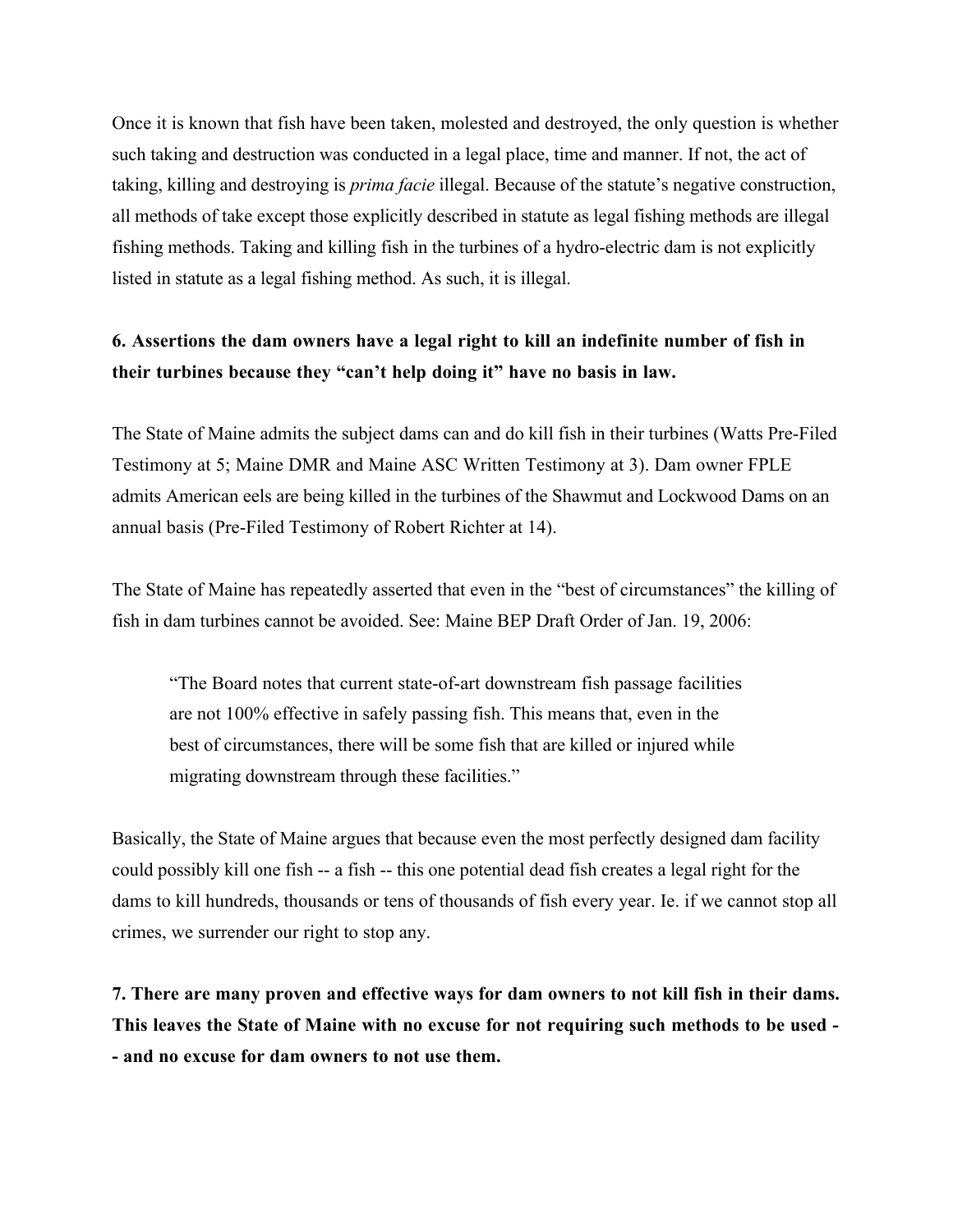No law prevents the State of Maine from ordering hydro-electric turbine intakes to be fully screened to prevent fish from contacting the turbines. No law prevents the State of Maine from ordering periodic turbine shutdowns to prevent the death of migrating fish.

Record evidence shows that two effective methods exist to prevent turbine mortality of migrating fish, particularly large fish such as adult eels, salmon and shad. These are (a) installing physical barriers at turbine intakes to prevent fish from entering turbines; and (b) evening turbine shutdowns during the approx. 8 week fall American eel migrations season.

Full physical screening at turbine intakes is now being used at the Benton Falls Dam and the American Tissue Dam with considerable success. Since 2003, the State of Maine has ordered an 8 week, 8-hour evening turbine shutdown at S.D. Warren's Presumpscot River dams during the fall to allow for safe American eel migration at the dams. This requirement has been upheld by Maine's highest court. This was also the method employed from 2002-2004 by Maine DEP enforcement staff at the American Tissue Dam on Cobbossee Stream in Gardiner, Maine until the dam owner successfully installed steel "punch plate" across the dam turbine intake to keep fish from entering the turbine (Watts Pre-Filed Testimony at 9-13).

The State of Maine's only claim to the existence of a legal "right" for dam owners to kill fish is that even under the "best circumstances" some fish may be killed at a dam. The above examples show this claim is false. First, the State could order the dam removed by revoking its water quality certification. Second, the State could require mandatory operational shutdowns during specific migration periods, as is now being done on the Presumpscot River. Third, the State could require the full screening of turbine intakes to prevent migrating fish from entering the turbines, as is being done at the American Tissue Dam and Benton Falls Dam.<sup>1</sup>

**8. The task of defining the word "safe and effective" fish passage cannot be left to Maine fisheries agencies or Maine DEP -- because none of these agencies can define these terms themselves.**

In direct testimony to the Maine BEP, State of Maine fisheries agencies and Maine DEP

 $\overline{1}$  Boiled to its essence, the State argues that because some motorists are killed even with seat belts, the State is prohibited from requiring motorists to wear seat belts.